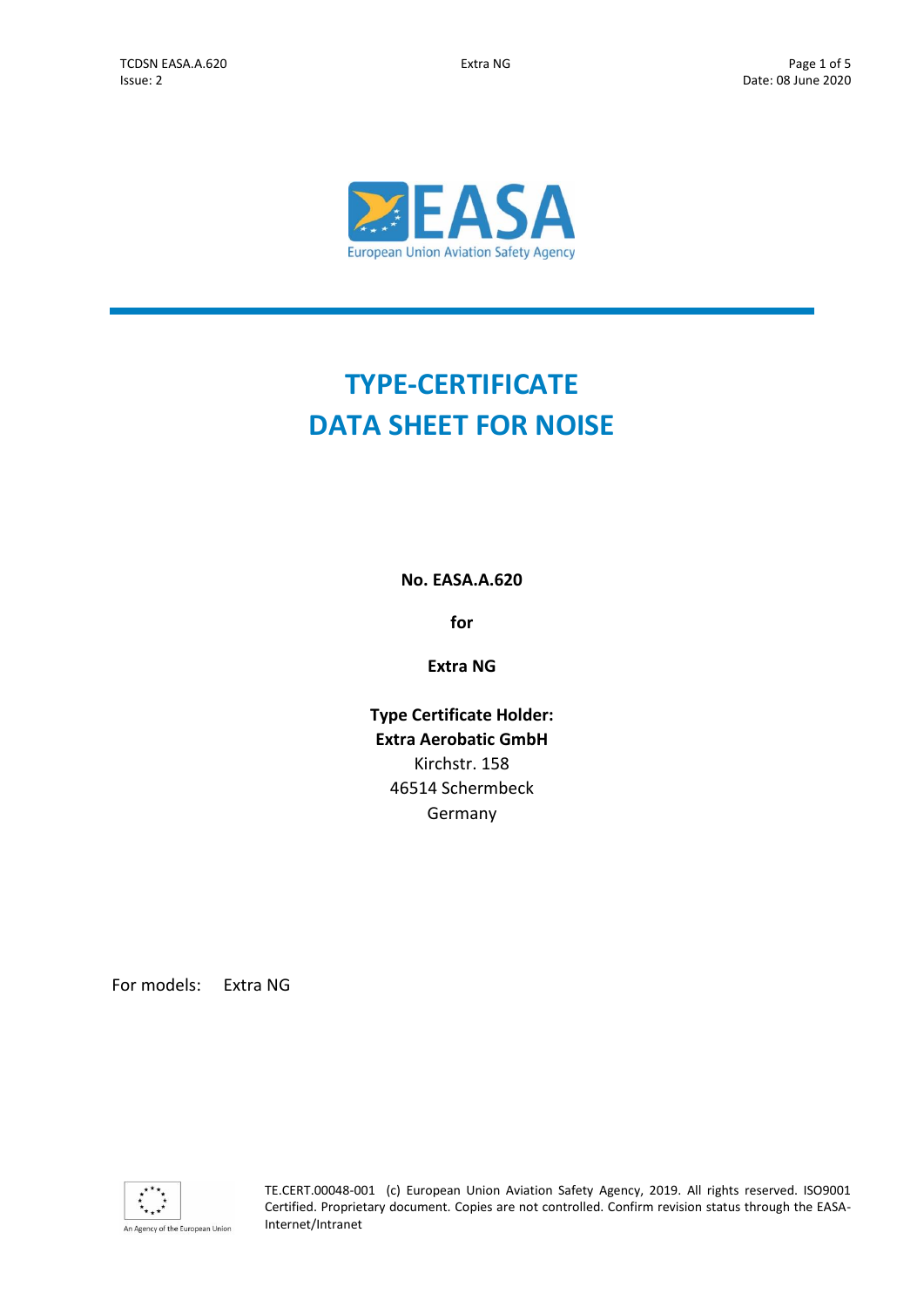## INTENTIONALLY LEFT BLANK



TC.CERT.00048-001 (c) European Union Aviation Safety Agency, 2019. All rights reserved. ISO9001 Certified. Proprietary document. Copies are not controlled. Confirm revision status through the EASA-Internet/Intranet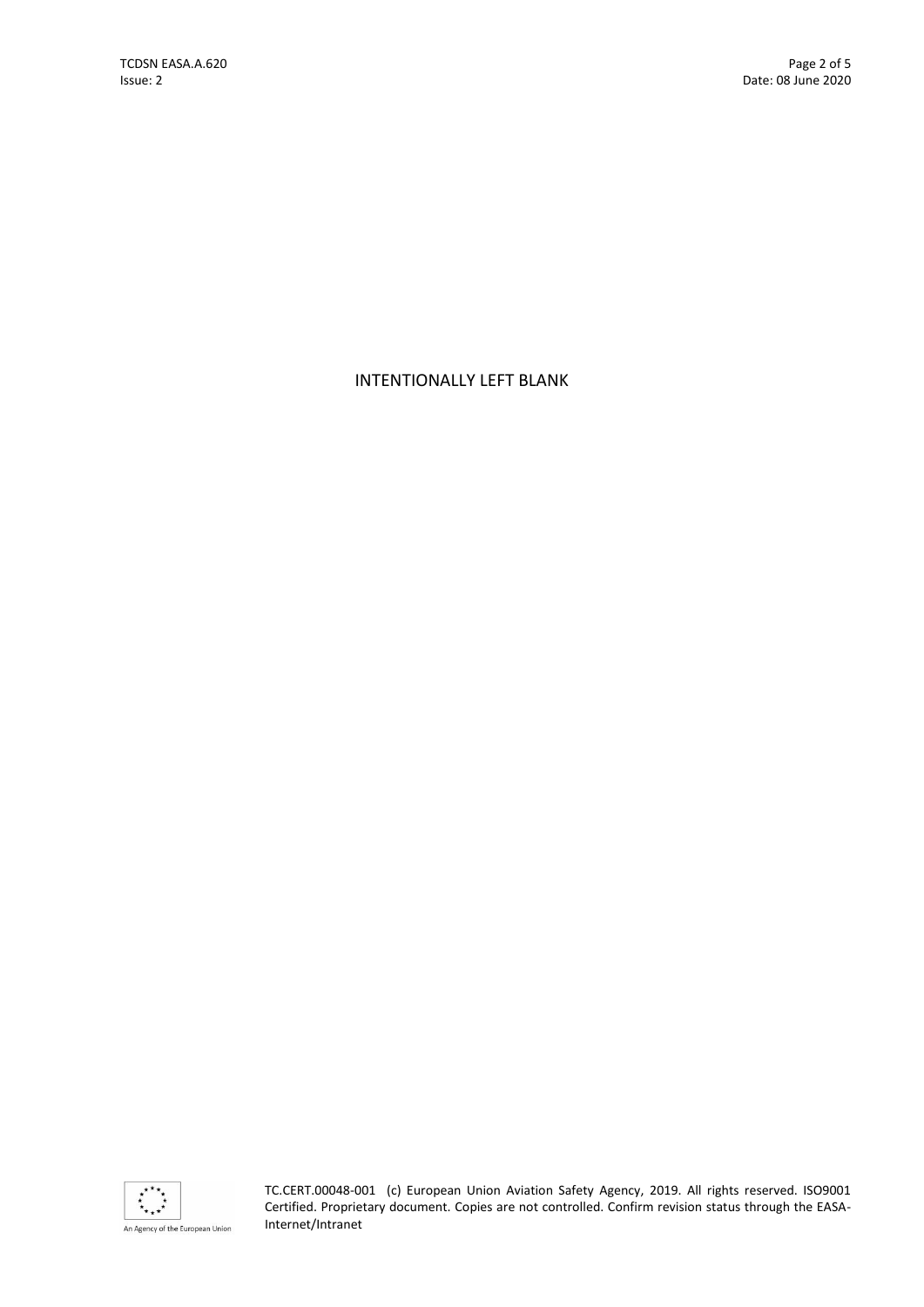| Type Certificate Holder <sup>1</sup> | <b>Extra Aerobatic GmbH</b> |                     | Aircraft Type Designation <sup>1</sup> | Extra NG             |           |
|--------------------------------------|-----------------------------|---------------------|----------------------------------------|----------------------|-----------|
| Engine Manufacturer <sup>1</sup>     | Lycoming                    |                     | Engine Type Designation <sup>1</sup>   | <b>AEIO-580-B1A</b>  |           |
| Noise Certification Basis            | ICAO Annex 16, Volume I     | Edition / Amendment |                                        | Chapter <sup>1</sup> | 10(10.4b) |

| EASA<br>Record No. | Propeller<br>Manufacturer <sup>1</sup>            | Propeller Type<br>Designation $1$ | Additional modifications essential to meet the                    | Maximum<br>Take-off<br>$mass1$ (kg) | Take-off dB(A) |       |             |
|--------------------|---------------------------------------------------|-----------------------------------|-------------------------------------------------------------------|-------------------------------------|----------------|-------|-------------|
|                    |                                                   |                                   | requirements or needed to attain the certificated<br>noise levels |                                     | Level $1$      | Limit | See<br>Note |
| C14337             | <b>MT-Propeller</b><br><b>Entwicklung</b><br>GmbH | MTV-14-B-C/C190-130               | Silencer: Gomolzig EA300-606000                                   | 950                                 | 77.1           | 77.9  |             |
| C14353             | <b>MT-Propeller</b><br><b>Entwicklung</b><br>GmbH | MTV-9-B-C/C-198-25                | Silencer: Gomolzig EA300-606000                                   | 950                                 | 77.4           | 77.9  |             |

1 See Note 1.

1



TE.CERT.00048-001 (c) European Union Aviation Safety Agency, 2019. All rights reserved. ISO9001 Certified. Proprietary document. Copies are not controlled. Confirm revision status through the EASA-Internet/Intranet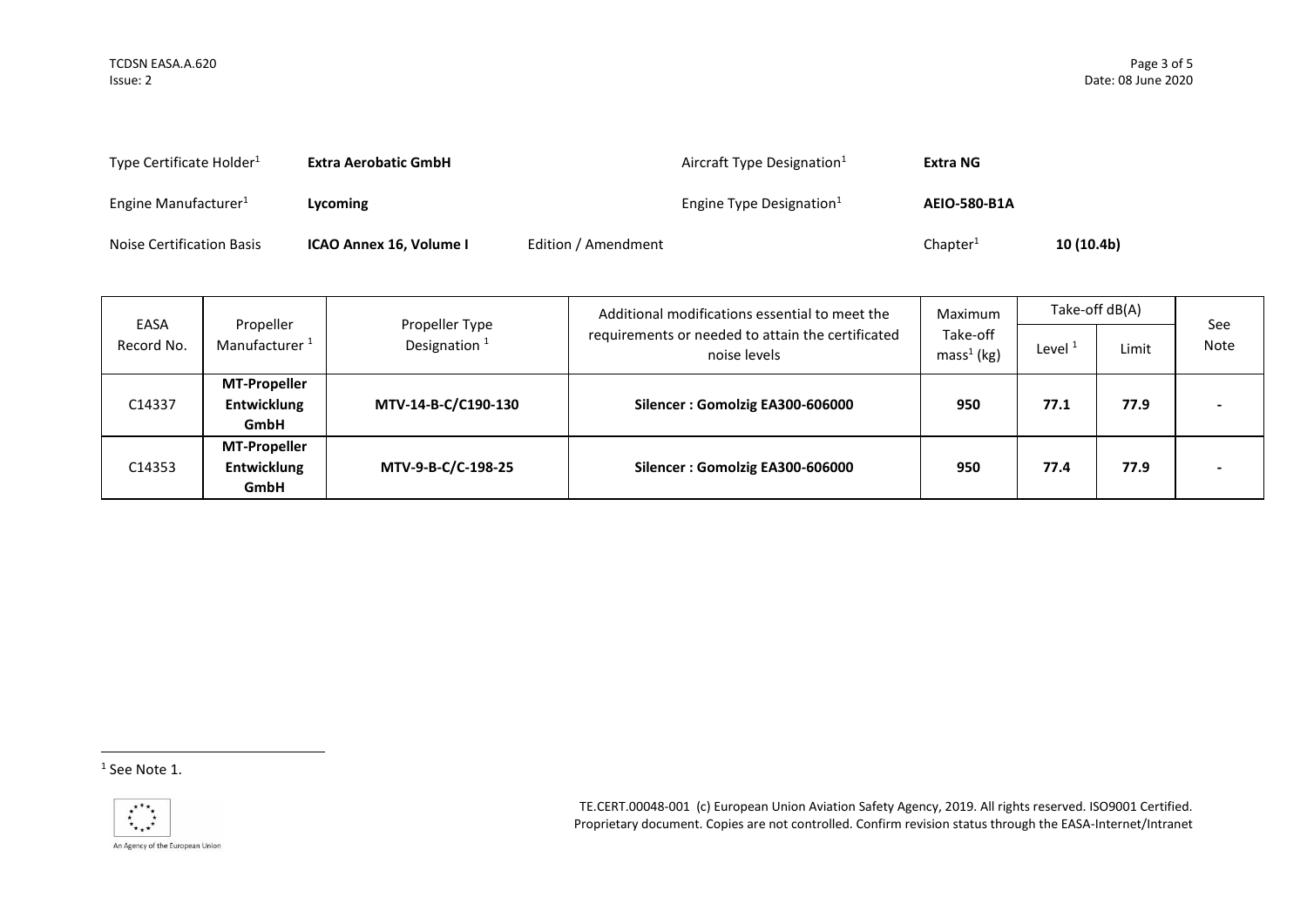TCDSN EASA.A.620 Page 4 of 5<br>Issue: 2 Date: 08 June 2020

### **TCDSN EASA.A.620 Notes**

1. Items so marked shall be included on EASA Form 45.



TE.CERT.00048-001 (c) European Union Aviation Safety Agency, 2019. All rights reserved. ISO9001 Certified. Proprietary document. Copies are not controlled. Confirm revision status through the EASA-Internet/Intranet